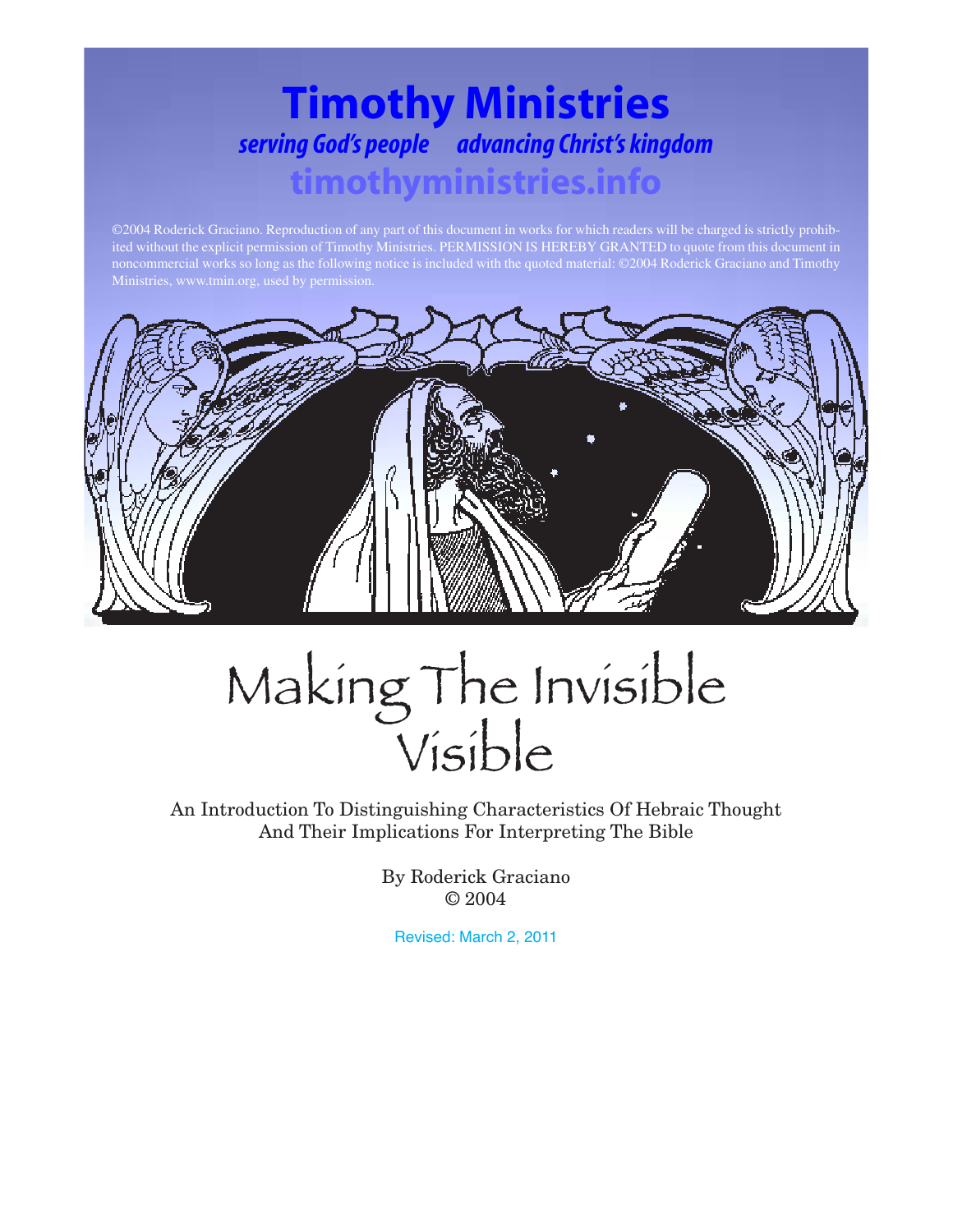#### **The Data**

Hebraic thought and language is known for its emphasis upon the active function and inherent character of things, its vividness of metaphor and symbol, and its holistic perspective of events and their chronology. While any one of these attributes of Hebrew may not be unique among Semitic tongues, the bundling of all these attributes together into one language provides a unique approach to communication — one that is significantly different from the way we communicate in the west.

#### **The Theory**

I propose that the unique combination of attributes attached to Hebraic thought and language developed under the guidance of God's providence for the unique purpose of *communicating about invisible spiritual realities.*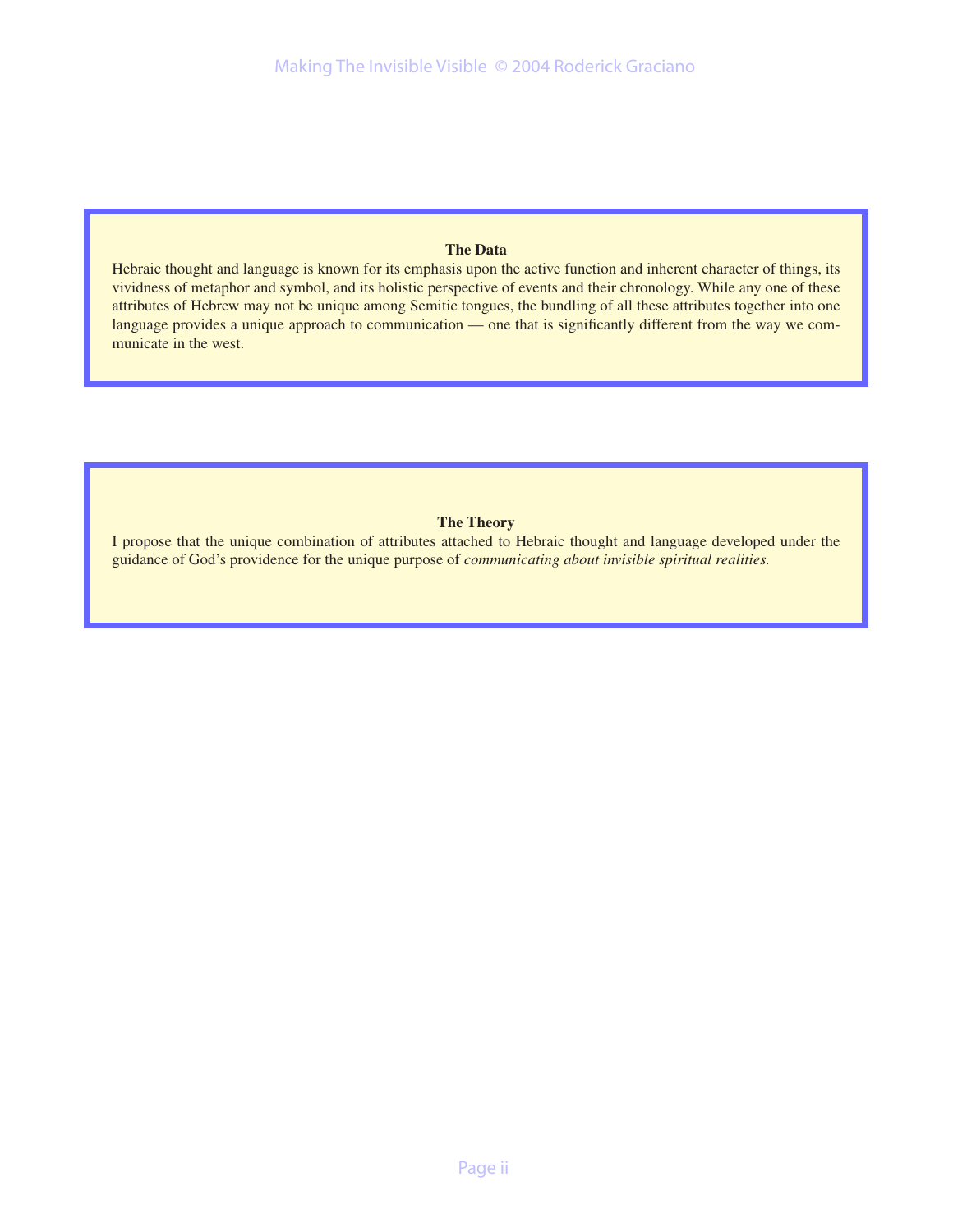Making The Invisible

An Introduction To Distinguishing Characteristics Of Hebraic Thought And Their Implications For Interpreting The Bible

> By Roderick Graciano © 2004

Revised: March 2, 2011

The media accommodates our society and it has spoiled us. Therefore, as Americans,<br>we tend to read the Holy Bible as though *it also* were scripted for our western culture<br>and ready for our easy assimilation. As a result, we tend to read the Holy Bible as though *it also* were scripted for our western culture and ready for our easy assimilation. As a result, we miss the subtle nuances and connotations of the biblical text that were obvious to the Bible's original Semitic authors and audience. Sometimes, we misinterpret words and phrases that meant something entirely different in Middle Eastern antiquity than they do in our time and place. It behooves us, then, to learn what we can, not only about ancient Israelite culture in general, but also about Hebraic thought patterns in particular, since they — *not* Hellenistic or other western modes of thought — constitute the framework that supports and gives shape to the biblical text. As John Dillenberger has said with regard to the biblical revelation, "to ignore Hebraic ways of thinking is to subvert Christian understanding."1

# **Spiritual Realities In Human Language**

I believe that one observation, above all others, will help us understand the distinctives of the Hebrew language and of the Hebraic thought patterns that undergird even the New Testament text. That one observation is that *God uniquely called Israel as the vehicle of His revelation to the other nations of the world.* God gave the Hebrews the task of *proclaiming spiritual realities in human language.* I don't suggest that the Israelites *consciously* shaped their language for this divine purpose, nor that the individual traits of their language are unique to Hebrew. However, it appears to me that the nature of Israel's calling inevitably, if unconsciously, shaped the *combined* characteristics of her thought and expression, so that the Hebrews learned to: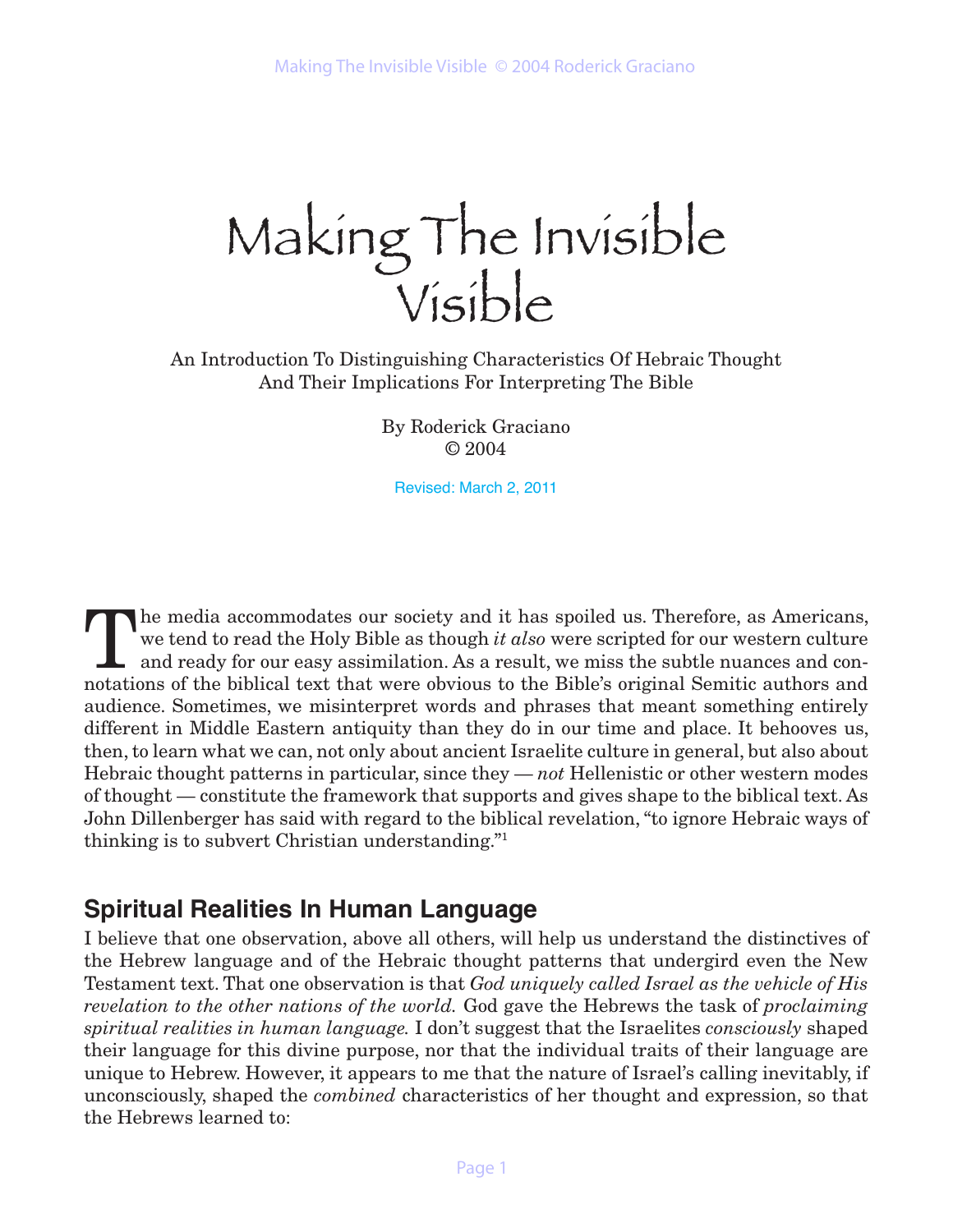- 1. Emphasize the active behavior<sup>2</sup> and inherent character of things,
- 2. Describe invisible things as though they could be seen, and abstract things as though they were concrete,
- 3. Describe ethereal and incomprehensible things as they were perceived and experienced by human senses, *and*
- 4. Describe things from both the human and divine perspectives, sometimes simultaneously.

We must take these four principles into account in order to fully appreciate and understand the biblical text, both in the Old Testament and the New.

#### **Active Behavior and Inherent Character**

When called upon to describe an invisible entity, the Hebrews could not describe its visual appearance, so they described what that invisible thing *did.* God trained the Israelites in this mode of description, for He was always telling them what He *does.* He is the God who "brought you out of Ur" (Gen. 15.7), who actively exists ("I Am That I Am," Exo. 3.14), who heals (Exo. 15.26), who extends mercy (Exo. 33.19), who brought you out of Egypt (Deu. 5.6), who made all things (Isa. 44.24), who teaches you (Isa. 48.17), who divided the sea (Isa 51.15), who exercises kindness, etc. (Jer. 9.24). Ask a Hebrew of antiquity what his God was like, and he could not give you a visual description, but he could and would say something like, "The LORD is a warrior" (Exo. 15.3), indicating the kind of activity God engages in.

With this inclination to describe the invisible in active terms, it's no wonder that the Hebrews described emotions that way. In contrast, our western culture tends to relegate emotions to the category of the statically abstract. There's nothing wrong with that—until we play *Pictionary.* With pencil and paper in hand, we might get stuck if suddenly called upon to illustrate an emotion. How would we sketch anger, for example? This would not have been a problem for the Israelite of biblical times: he would have drawn a nose in flames or with smoke emerging from the nostrils. Yes, the Hebrew described anger as an *action involving concrete objects:* "the nose of Jacob burned…" according to the Hebrew text of Gen. 30.2. How might we draw obstinacy? The Hebrew of antiquity might have sketched a heart being plastered with mortar, for he saw obstinacy as the *active* hardening of the heart (Exo. 8.15). How would we sketch the silent and invisible occurrence of a divine revelation? David would have drawn a shawl being removed from over his ears (2 Sam. 7.27).

This action-orientation of the Hebrew language is all pervasive, and informs Hebrew words that *to us* seem even more manifestly static. For example, the Hebrew word *yadah* (to know), must not be understood as referring only to a static, mental cognition. Rather, in Hebrew the word *know* conveys the idea of actively *experiencing* something, whether moral evil (Gen. 3.22), sexual intimacy (Gen. 4.1) or close friendship (Deu. 34.10). The same word can mean to *actively* take firsthand cognizance of something (Exo. 3.7, NRS). This active sense of *yadah* will clear up some seemingly awkward passages in our Old Testament. When David says in Psalm 25.14, regarding those who fear the Lord, that the Lord "will make them know" His covenant" (NASB), he does not mean that these righteous people are as yet cognitively unaware of God's covenant, but rather that God will cause them to *experience* the covenant, in the sense of reaping its blessings.

The active aspect of *yadah* has often escaped us westerners, even as has the active connotation of the Hebrew phrase, *YHWH sebaoth,* Lord of hosts. Even Bible translators have fumbled this phrase as John Eldredge describes in *Waking the Dead* (p. 160):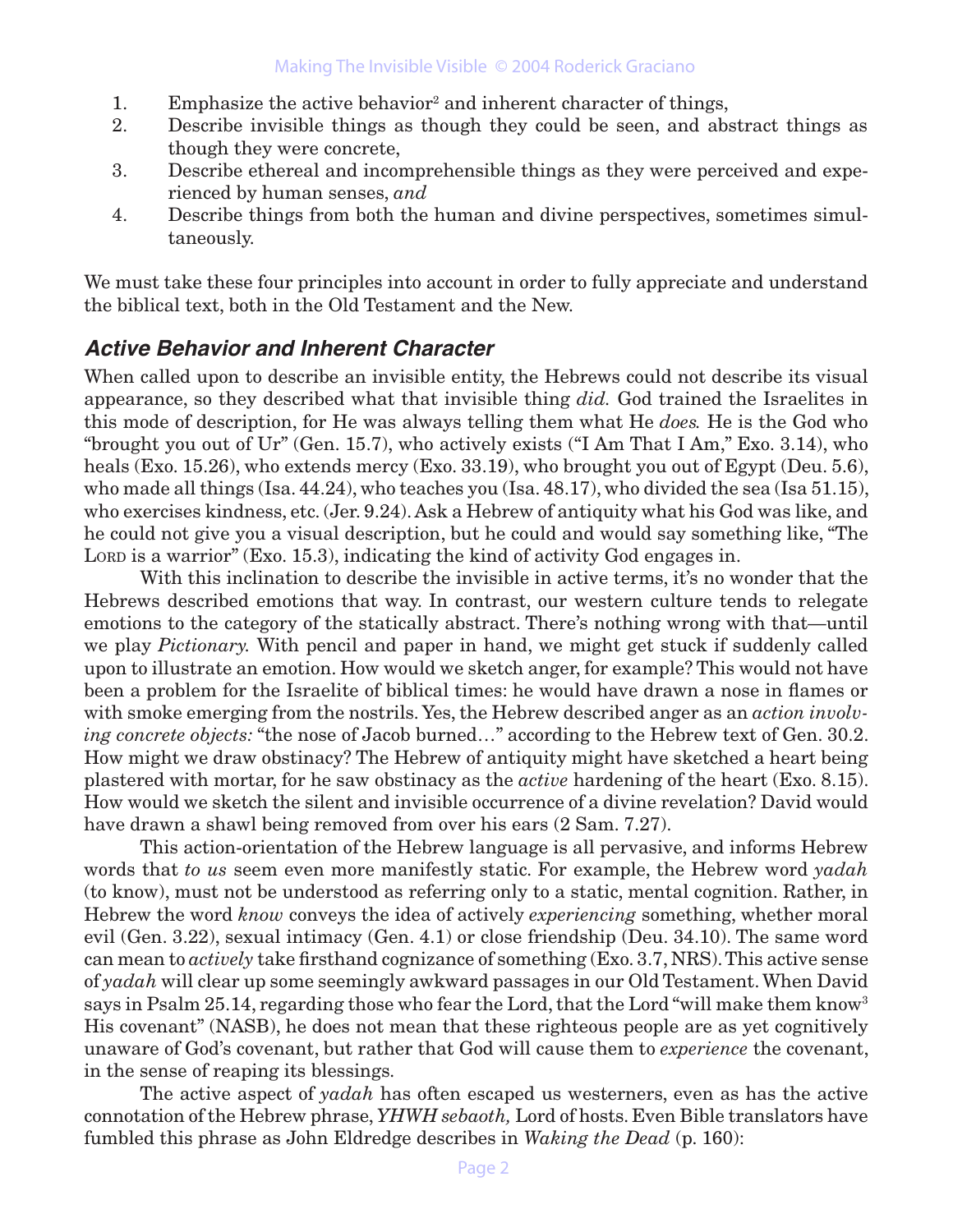I was reading the prophet Jeremiah a few weeks ago when I ran across a passage that referred to God as "the Lord Almighty." To be honest, it didn't resonate. There's something too religious about the phrase; it sounds church, sanctimonious. The *Lawd Almiiiighty.* It sounds like something your grandmother would say when you came into her kitchen covered in mud. I found myself curious about what the *actual* phrase means in Hebrew. Might we have lost something in the translation? So I turned to the front of the version I was using for an explanation. Here is what the editors said:

Because for most readers today the phrases "the Lord of hosts" and "God of hosts" have little meaning, this version renders them "the Lord Almighty" and "God Almighty." These renderings convey the sense of the Hebrew, namely "he who is sovereign over all the 'hosts' (powers) in heaven and on earth, especially over the 'hosts' (armies) of Israel."

No, they don't. They don't even come close. The Hebrew means "the God of angel armies," "the God of the armies who fight for his people." *The God who is at war.* Does "Lord Almighty" convey "the God who is at war"? Not to me, it doesn't. Not to anyone I've asked. It sounds like "the God who is up there but still in charge." Powerful, in control. The God of angel armies sounds like the one who would roll up his sleeves, take up a sword and shield to break down gates of bronze, and cut through bars of iron to rescue me. Compare "Joe is a good man who is in control" to "Joe is a Navy Seal." It changes the way you think about Joe and what he's up to.

My point in quoting Eldredge at length is to illustrate how easy it is for us Gentiles to bypass and begin to forget the action-orientation of Hebrew thought and language, and thereby lose some of the power of the biblical text.

Overlapping this biblical action-orientation is the Hebraic tendency to describe an entity by its character. Since character is revealed by actions, both visible and invisible persons (angels, for example) can be described by their character. In fact, this truth helped the Hebrews realize that character reveals the essence of a person more than outward appearance does. We need go no further than the book of Proverbs to see that the Hebrew mind, trained by God's law, concerned itself more with the inner character of a person, than with his physical attributes. "Let *love* and *faithfulness* never leave you" (Prov. 3.3). "The man of *integrity* walks securely" (Prov. 10.9). "Kings take pleasure in *honest* lips" (Prov. 16.13). "Whoever is *kind* to the needy honors God" (Prov. 14.31). The LORD Himself "looks on the heart" (1 Sam. 16.7), and over time this emphasis became embedded in the Hebrew language.

# **Vivid Language**

#### **Concrete Metaphors for Intangible Things**

Still, character qualities are intangible, and can be difficult to fully describe. Therefore, the Hebrew language developed a robust gift for *employing concrete metaphors* to describe character qualities and other intangible attributes, as if those qualities and attributes could be seen. For example, to describe the tender protectiveness of the invisible and incorporeal Almighty, the Hebrew psalmist says, "I will take refuge in *the shadow of your wings* until the disaster has passed" (Psalm 57.1). Thus, the Psalmist communicates the intangible attribute of protectiveness with a pictorial metaphor that speaks powerfully to the mind of anyone who ever saw a hen or a goose gather her chicks or goslings under her wing at the approach of a predator.

We westerners struggle, however, with some of the Bible's character metaphors, because we have trouble looking past the thing pictured (wing) to its function (protection). We must not forget the Hebraic action+function orientation. Take for example the description of the Shulammite's nose in Song of Solomon: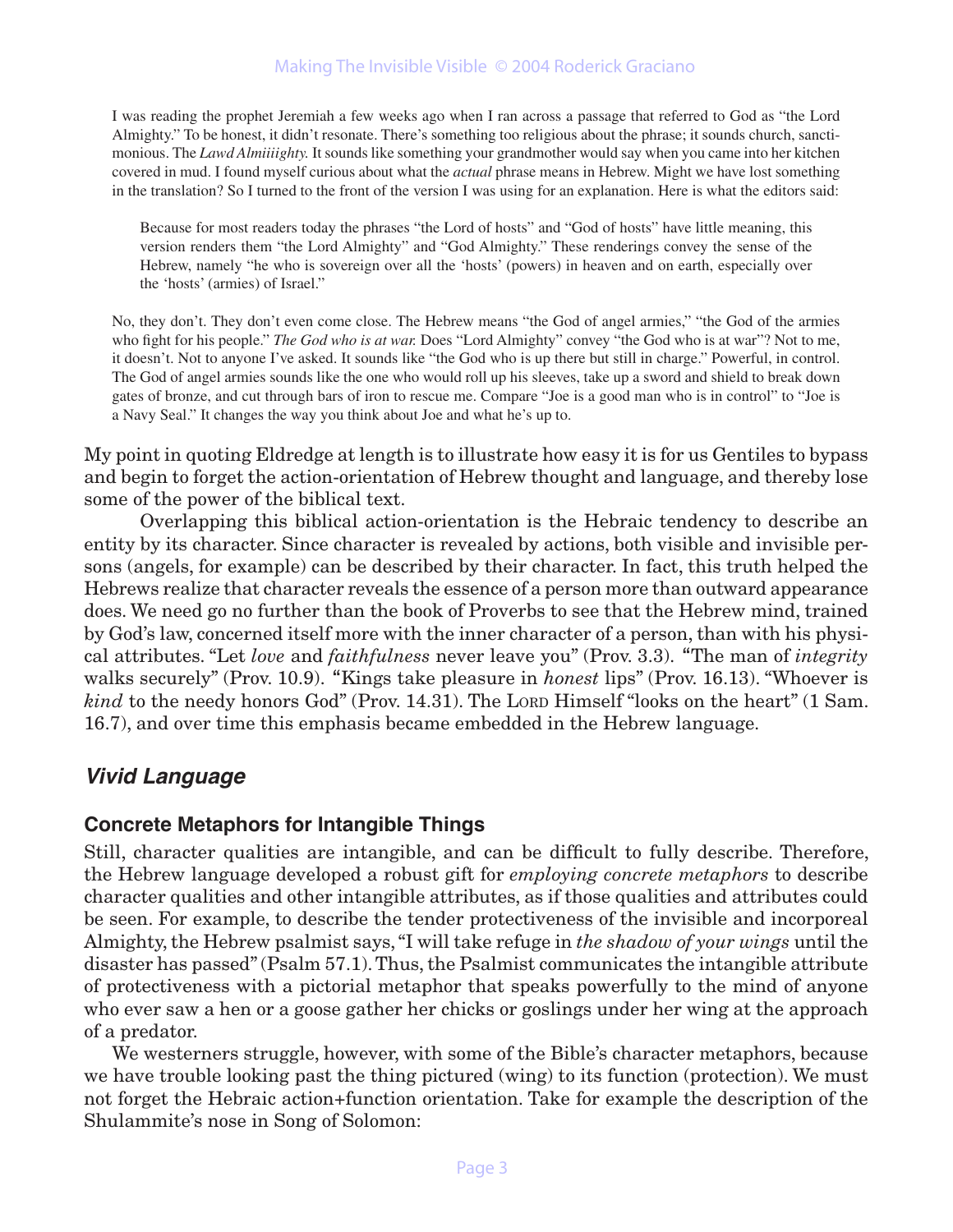#### Making The Invisible Visible © 2004 Roderick Graciano



Your nose is like the tower of Lebanon looking toward Damascus. (Song 7.4)

At first glance, we don't even realize that this description speaks of an *inner* quality. To us this line of the poem looks like a straightforward physical description, and frankly, it seems a rude one. Upon reflection we begin to wonder if possibly the Israelites of antiquity thought large noses were beautiful. However, we are barking up the wrong tree. We must think of the *function* of a tower in ancient Israel, to understand what the poet is describing. When we remember the Hebrew emphases on both *character* and *function* we can begin to understand the point of the Shulammite's nose (pun intended). Comparing her nose to a tower, compellingly describes the Shulammite's "insurmountability, inaccessibility, pride, purity, and virginity." Thorlief Bo-

man explains how all of these qualities are expressed in the tower metaphor applied to the maiden's nose (Song 7.4), neck (4.4; 7.4) and breast (8.10).<sup>4</sup> What the poet praised was the Shulammite's inner character and personal discipline, using her external traits and *bearing* as metaphors. If we miss this translation of invisible qualities into concrete and dynamic metaphors, we miss both the meaning and the power of the text.

#### **The Danger of Vivid Language**

The dynamic metaphors of Hebrew can bring God's message vividly to life for us, but they also present us westerners with two dangers. First, we can fail to recognize them as metaphors and take them literally. A naïve reading of the Old Testament could mislead us into thinking that God is an avian being with actual (if invisible) wings (Psalm 57.1). A more experienced reader will recognize such descriptions as metaphorical, but may still succumb to the second danger, which is the failure to recognize character metaphors as describing *inner* rather than *outer* qualities. We are apt to stumble over the metaphor of the Shulammite's tower-like nose, discussed above, or the description of the Shulammite's sister as a "wall" or a "door" in Song 8.9. Similarly, when we read Psalm 52.8, "I am like an olive tree flourishing in the house of God," we probably visualize the Psalmist standing *still* in the temple, experiencing a static, column-like existence. To properly understand these passages, however, we *must* focus on the function of a door, the function of a wall, the function of an olive tree.<sup>5</sup> We will avoid the dangers of Hebraic metaphors if we will keep ever before us the twin Hebraic emphases on *character* and *dynamic function.*

#### **Phenomenological Language**

Metaphors can capture character qualities and emotions, but how does one describe things that are incomprehensible? In other words, how do we describe things that can only be understood *in part* by the finite human mind? We don't do it by describing the thing itself. Rather, we describe how we *perceive or experience* that thing. We call such descriptions *phenomenological,* meaning that they are based on sense-data perceptions. We use phenomenological description every time we say "the sun has risen," or "the sun has gone down." The sun has done neither of course, but we have described an astronomical event that was incomprehensible to pre-Copernican man, and we have described it as we have perceived it from our finite vantage point. To thus describe things or events as they appear to the senses, rather than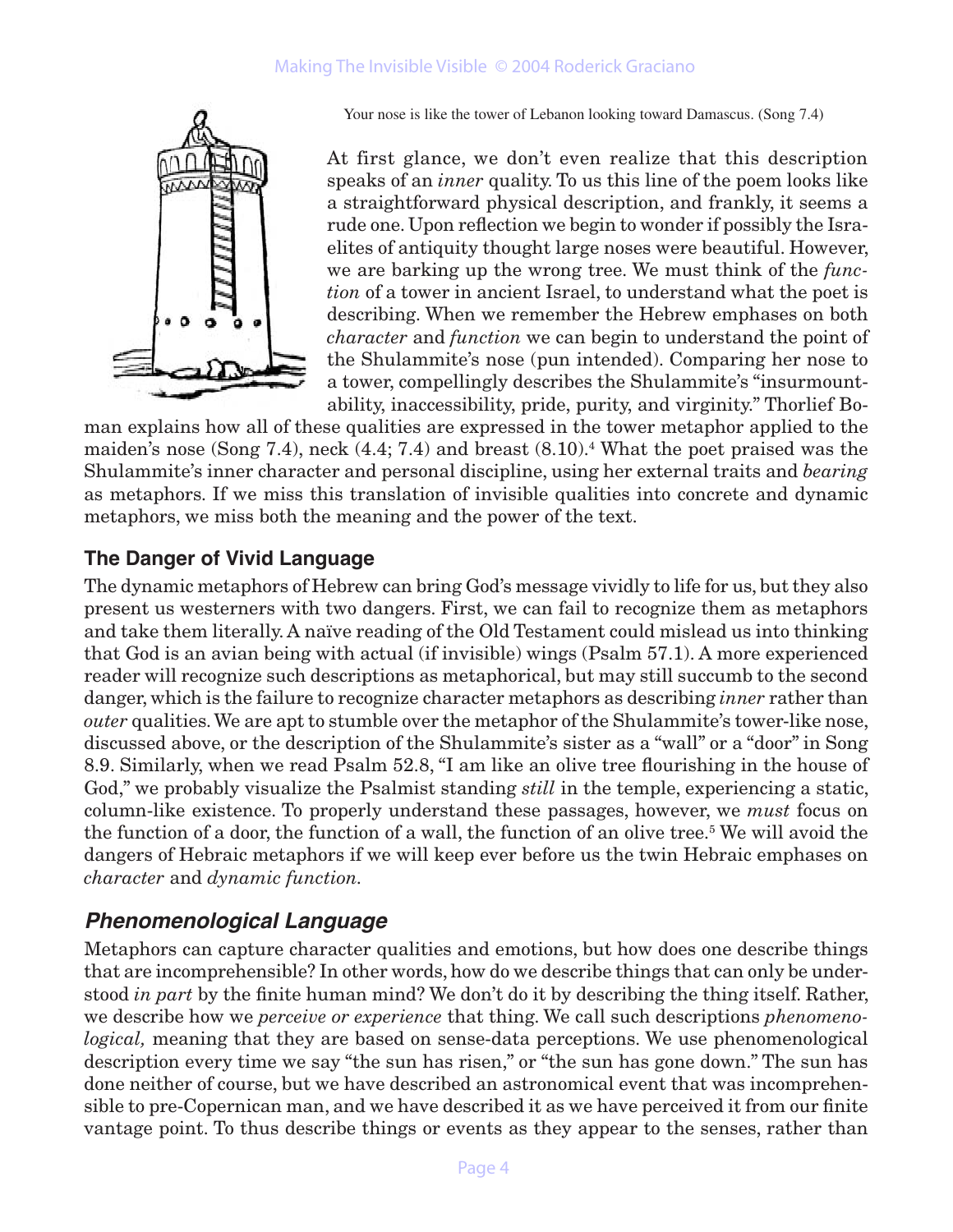as they are on the level of reality that is beyond human perception, was a particular skill of the Hebrews. They had to use phenomenological language so constantly that it permeated their thinking and speaking.

Consider the challenge of teaching people about the Holy Spirit. How would you begin to describe the person and work of someone who is invisible, non-material and omnipresent? The biblical writers and speakers, including Jesus, resorted to phenomenological language. In other words, rather than describing the Spirit directly, they described how He was perceived by those who experienced Him. Often, this involved describing the Spirit as though He *were* material and finite. Jesus told the disciples that the Spirit lived "with" them and would be "in" them at a future time (John 14.17). We must either recognize Christ's use of phenomenological language here, or accuse Him of heresy (God forbid!), because if interpreted woodenly, His words deny the omnipresence of the Spirit. Once we acknowledge Christ's phenomenological language, however, we put ourselves on the path to a correct understanding of His words to the apostles, for we recognize that His words must be understood *relationally* rather than *spatially.* In like manner, when we read John the Baptist's or the apostles' words about being filled *(pleróo)* or immersed *(baptizo)* by the Spirit, we must first recognize the phenomenological character of the language, and then interpret its *relational* meaning.

I dare to hope that, if we will but make the effort to sort through the phenomenological language applied to the Holy Spirit in the Bible, we may clear up some of the enduring controversies between today's Charismatics and cessationists. Carefully thinking through the Bible's phenomenological language will guide us to a firmer pneumatology, theology, *and* demonology

# **Multiple Perspectives**

Invisible and intangible things can be described by their behavior or by using metaphor. Incomprehensible things can be described using phenomenological language. However, the task of communicating divine revelation also presented the Hebrews with the challenge of describing reality as viewed through two different windows, the celestial and the earthly. The biblical writers embraced that challenge and now we must decipher the results. We must discern which perspective the authors employed in any given passage. As we read the Bible, we have three choices relating to an author's perspective. The biblical writer may speak from a:

1. Heavenly perspective. When speaking from this perspective, the writer describes the *spiritual character* of things and/or their *ontological essence.*<sup>7</sup>

2.Human perspective. From this perspective, the writer describes things *practically* and/or *phenomenologically* (i.e., as they are experienced and perceived by humanity).

3.Holistic perspective. When writing or speaking holistically, a biblical author presents a thing or idea in both its spiritual or ontological essence *and* its practical or phenomenological character *simultaneously.*

# **The Prophetic Split Screen**

The Hebrew prophets often perceived aspects of an event as occurring simultaneously in both the heavenly and the human realms. In inverse analogy, it's as though they could see both parts of an iceberg: the part of above the waterline and the part hidden below! We may call this a "holistic perspective" since they saw the whole object or event at once. They saw it in all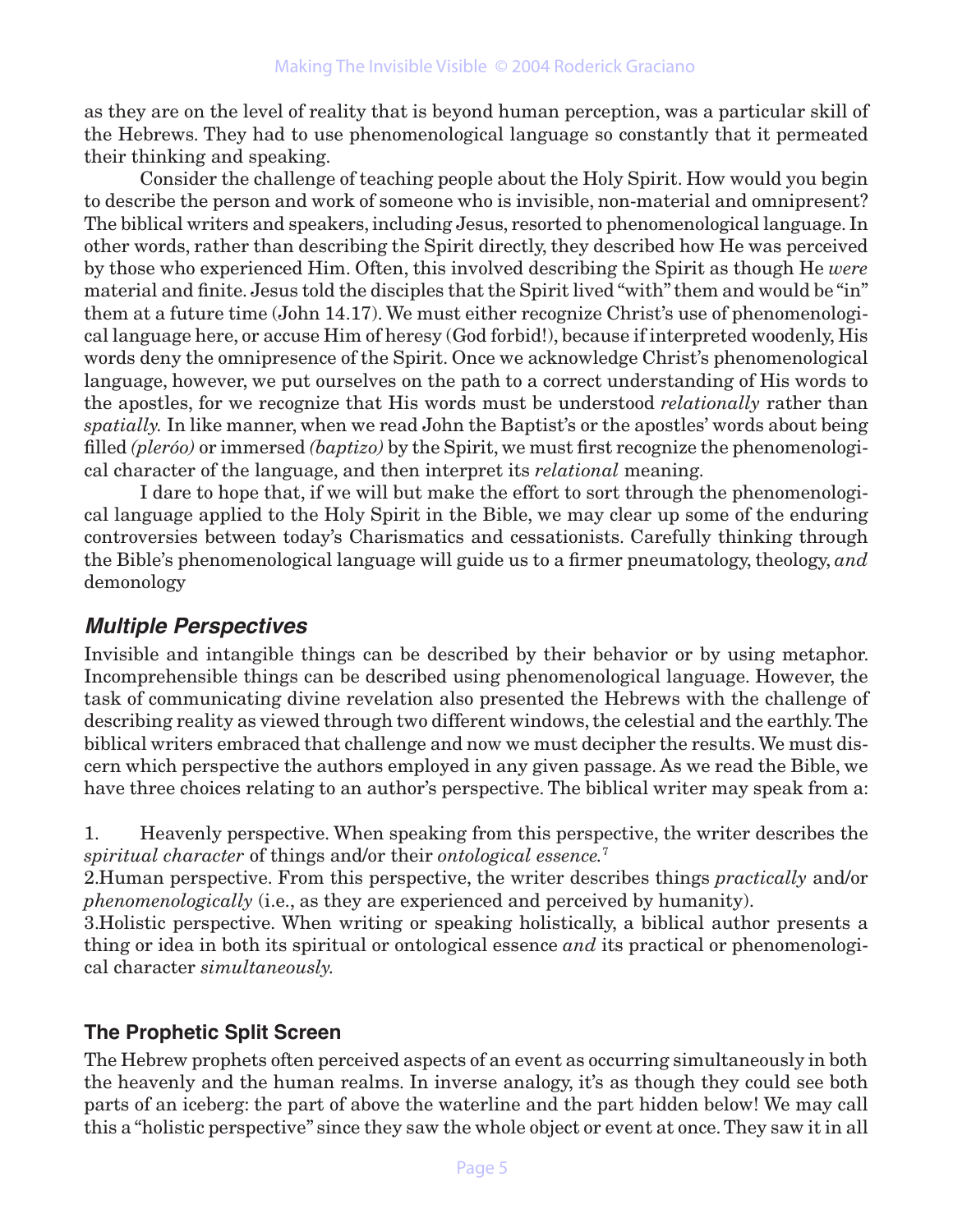its aspects, and sometimes described it that way. We may also refer to this as a "split screen" or "double" perspective, since the prophets often alternated between the heavenly and human perspectives. To our frequent confusion, biblical revelators often chose to describe both the heavenly and human perspectives consecutively, *without telling us when they switched back and forth between them.*

Nowhere is this more powerfully illustrated than in Job, chapter 1. The story begins "in the land of Uz" where "there lived a man whose name was Job." But suddenly, in verse 6 we're told, "one day the angels came to present themselves before the LORD, and Satan also came with them." A naïve reading would imply that the Lord also lived in the land of Uz, for the narrative marks no change of geography nor of perspective. The black preachers of



Old Man Job

the old South sometimes made good use of such "naïve" readings to bring the narratives of Scripture vividly home to a poorly educated congregation. Roark Bradford captured this phenomenon in his book *Ol' Man Adam An' His Chillun*. 8 This book is aptly subtitled: "Being the tales they tell about the time when the Lord walked the Earth like a natural man." When read this way, without reference to the Hebraic double perspective, the story of Job begins:

One day de Lawd was layin' back in de shade, watchin' his people, to all at once he seed a man name Job comin' down the road, singin':

> "I look down de road and I seed de devil comin'— I know de Lawd done laid his hands on me! So I tuck off my shoes and I beat de devil runnin'— I know de Lawd done laid his hands on me!"

"Hey-ho, Job!" say de Lawd. "You must be mighty happy, wawkin' long, singin' 'bout me like dat."

Notice that there is now only *one* perspective: Job and "de Lawd" live in the same neighborhood. While ignoring the double perspective of the Hebrew prophet makes for colorful and entertaining story-telling, it also results in contemporary errors of interpretation, particularly when exegeting the book of Revelation. Like the narrator of Job, the apostle John on Patmos described what he saw in two realms, the heavenly and the earthly, and he did not always distinguish for his readers which realm he was describing. John assumed that they, his original audience, would understand his smooth shifts from one perspective to the other and stay abreast of which was which. We're not used to this kind of unmarked perspective toggling, however, so we have tended to confuse the descriptions of the two different realms. For example, John wrote in Revelation 9. 15,16:

And the four angels who had been kept ready for this very hour and day and month and year were released to kill a third of mankind. The number of the mounted troops was two hundred million. I heard their number.

Hal Lindsey, interpreting this passage from the earthly perspective, decided that it must describe an invasion from China, since China had boasted that "it could field a 'people's army' of 200 million militiamen."9 However, a little research reveals that China had made an exaggerated boast. At its modern military *peak,* China could only count an army of *five* million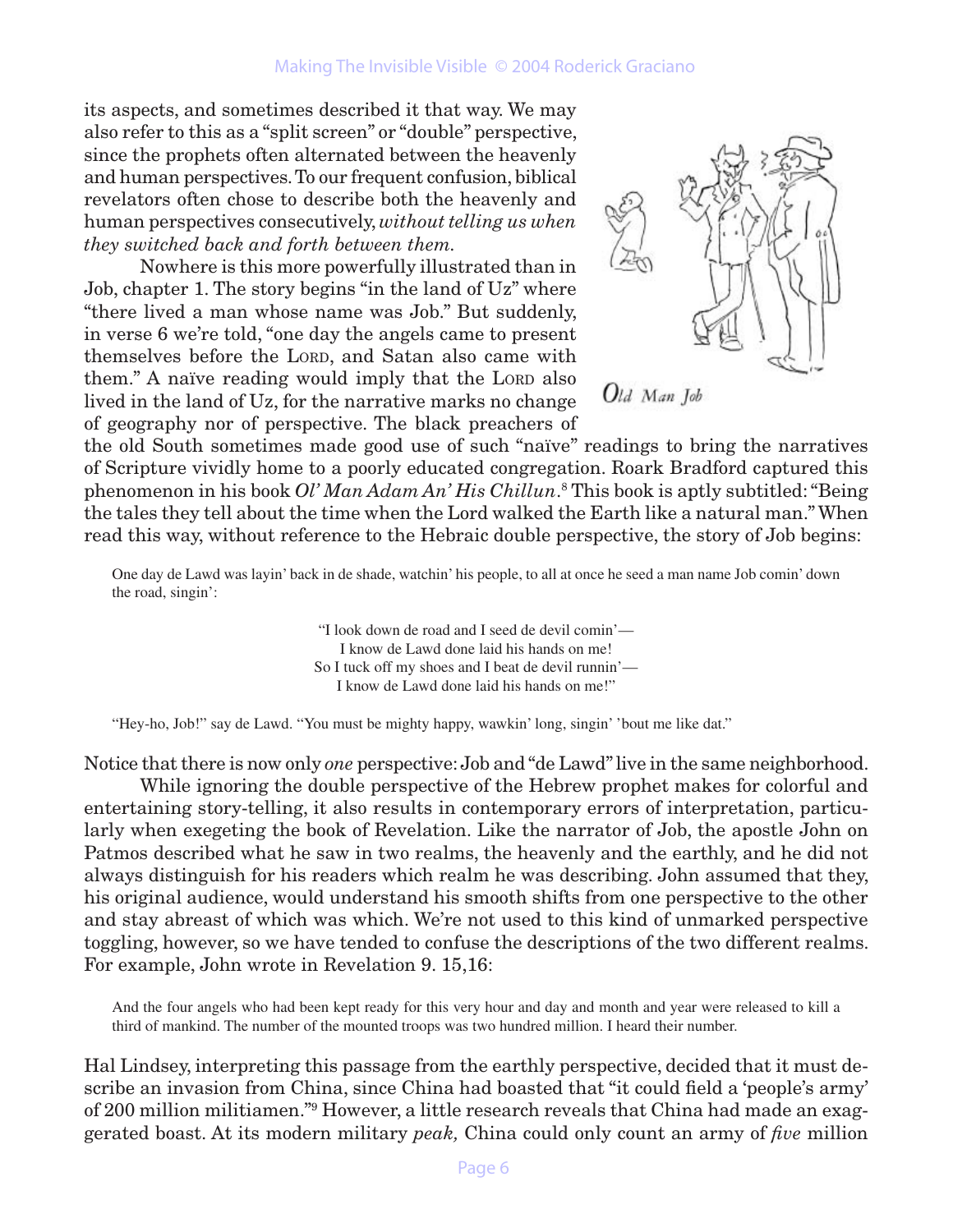soldiers, and that included their village militias armed with pitchforks. Demographical and geographical considerations force us to recognize that this is a "top window" passage in the Revelation: it does not describe human troops, but rather the vastly more numerous demonic warriors that will *energize* the human troops at Armageddon!

The following verses in the Revelation passage were misinterpreted in their turn:

9.17 The horses and riders I saw in my vision looked like this: Their breastplates were fiery red, dark blue, and yellow as sulfur. The heads of the horses resembled the heads of lions, and out of their mouths came fire, smoke and sulfur. 18 A third of mankind was killed by the three plagues of fire, smoke and sulfur that came out of their mouths. 19 The power of the horses was in their mouths and in their tails; for their tails were like snakes, having heads with which they inflict injury.

Since these verses were thought to describe the invasion from China, they were also interpreted from the earthly perspective as prophetically describing high-tech attack helicopters and the like. However, John the apostle was describing what he saw from the heavenly or spiritual perspective at this point, and the passage actually describes the vicious and destructive *character* of (normally) invisible demonic hordes*.* Overlooking the Hebraic phenomenon of the double perspective again causes us to miss both the correct interpretation *and* the true descriptive power of the text.

#### **Holistic Thinking & Biblical Tensions**

Failing to understand the Hebraic double, or holistic, perspective, also leaves us confused over non-prophetic passages. For example, did God harden Pharaoh's heart (Exodus 4.21), or did Pharaoh harden his own heart (Exodus 8.32)? The Hebraic answer is *yes.* Both are true, but each from its own perspective. From the heavenly, divine perspective, God was sovereignly judging Pharaoh by withholding the gift and grace of repentance. From the human perspective, and as far as any one in Pharaoh's court could perceive, Pharaoh consciously, willfully hardened his own heart. The Hebrew writer was able to grasp and accept both perspectives at once without feeling a contradiction, nor the need to explicitly distinguish the perspectives in his narrative.

#### **The Prophetic Aorist**

We must especially note one more aspect of the Hebraic double perspective, namely the chronological aspect. Just as the biblical prophets and apostles described events as seen from *heaven,* they also described them as seen from *eternity.* The result is that the visions recorded in Scripture are often told in the past (or aorist) tense, even when they refer to future events, for all things are *already* fulfilled in the eternal present of God's mind. This should not surprise us.

When God downloaded a major vision into a prophet's mental hard drive, the prophet saw a motion picture of events in his mind, and afterwards described what he saw, just as we would describe the content of a film to a friend, *in the past tense:* 

As I **watched** in the night visions, I **saw** one like a [son of man] coming with the clouds of heaven. And he **came** to the Ancient One and **was presented** before him. To him **was given** dominion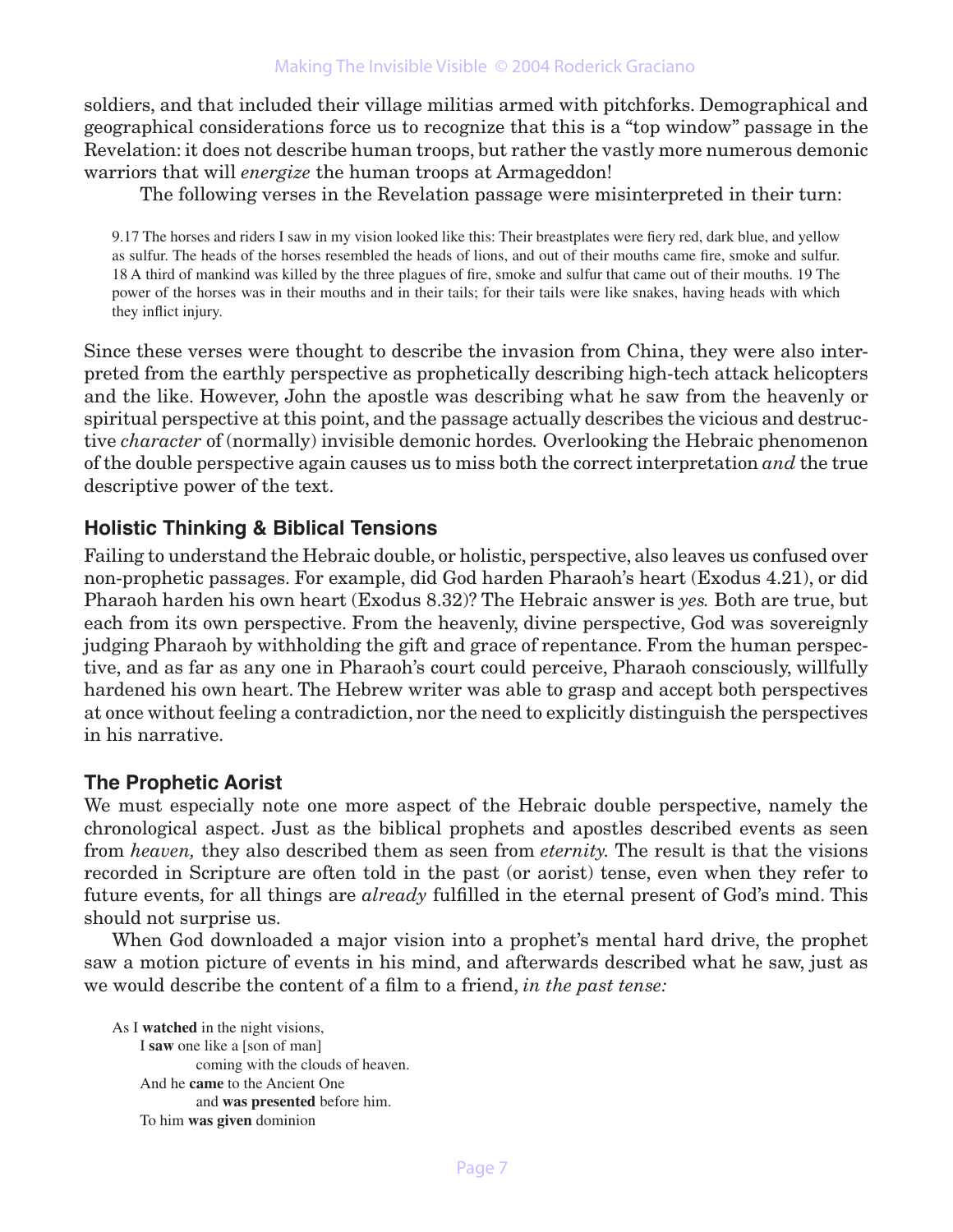and glory and kingship, that all peoples, nations, and languages should serve him. (NRS of Dan. 7.13,14, emphasis added.)

When we read the record of such a vision, interpreting it in our own time and culture, we must be careful to recognize that the past tense of its narration relates to *God's perspective* and the prophet's *past experience* of the vision, not to the *earthly chronology* of the events. The prophet simply described the events as he saw them in the discrete packet of the vision. For us who stand on the earth, the events prophesied may yet be future.

# **Additional Priorities In Hebrew Thought**

We have seen that the divinely ordained task of communicating spiritual realities can explain the development of some of the best known distinctives of Hebraic thought and language. However, there are two other priorities in the Hebrew mind-set that are not *the means* to conveying spiritual realities, but rather *are* spiritual realities. From the beginning, God taught His people to value relationship between persons and to value the land. The value placed on these two things permeates Hebraic thinking and thereby infuses the Scriptures.

# **Relationship**

The priority placed upon personal relationship in Hebraic thought is revealed in the emphasis upon character described above. All the character qualities praised in the book of Proverbs have meaning only in the context of personal relationship. The book

of Proverbs is not the only book of the Bible that underscores this priority, however. The entire canon emphasizes the importance of *relationship, kinship* and *family name.* To read the Bible without this realization is to miss vital meaning. "In Hebrew thought the essence of true godliness is tied primarily to a relationship, not to a creed."10 Theology for the Hebrew mind was primarily relational rather than theoretical and abstract. "For the Hebrews, personal or individual relationship has always been far more expressive of the heart of religious faith than mere intellectual assent to abstract statements or religious ideas."11

Understanding this priority on relationship sheds light on such mysterious passages as the one that describes the covenant ratification in Genesis 15:

Gen. 15.7 Then he said to him, "I am the LORD who brought you from Ur of the Chaldeans, to give you this land to possess.…Bring me a heifer three years old, a female goat three years old, a ram three years old, a turtledove, and a young pigeon." 10 He brought him all these and cut them in two, laying each half over against the other; but he did not cut the birds in two. 11 And when birds of prey came down on the carcasses, Abram drove them away.

Gen. 15.17 When the sun had gone down and it was dark, a smoking fire pot and a flaming torch passed between these pieces.



Why did God, in a brief theophany, pass between the bloody pieces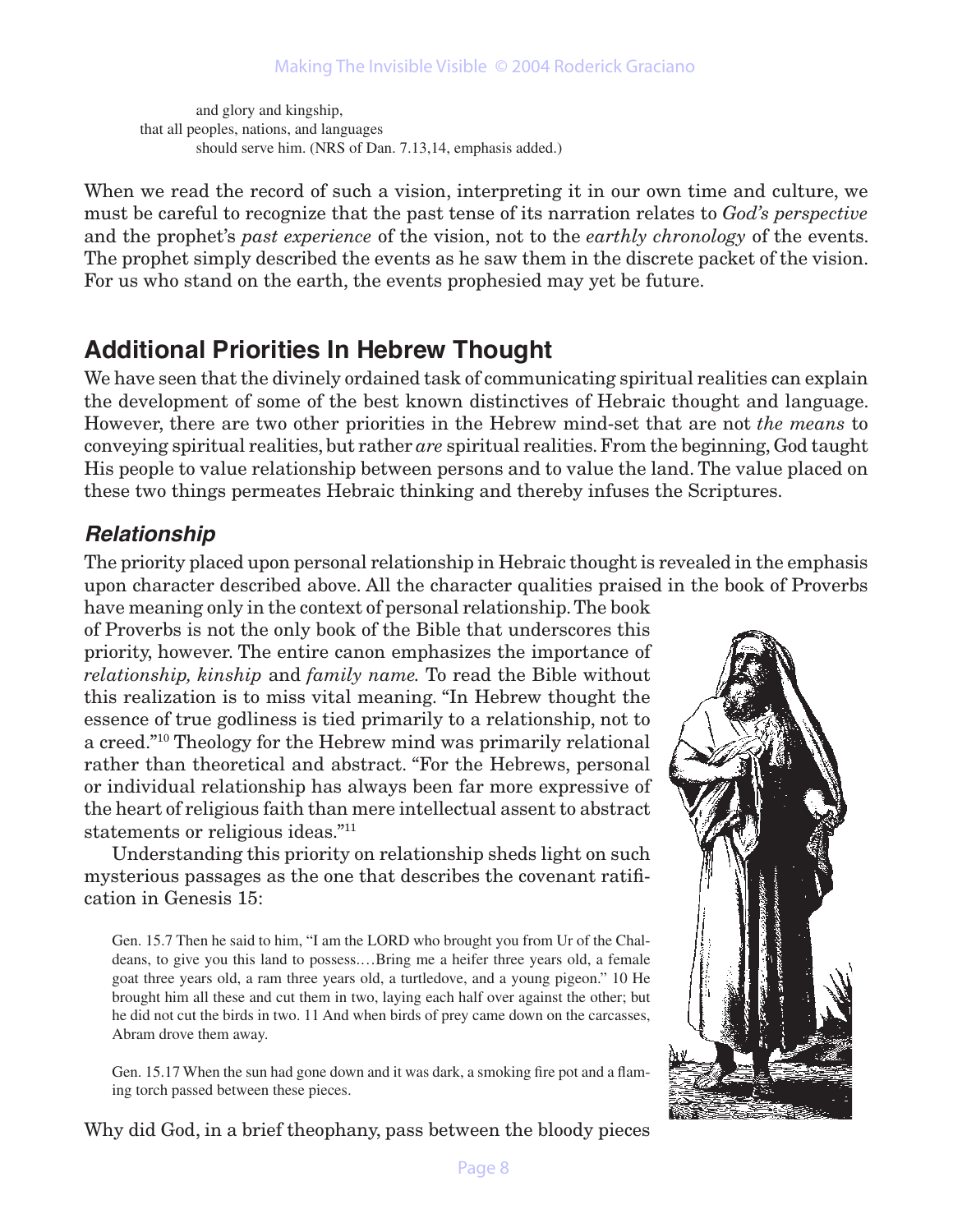of the ritually butchered animals? To us contemporary Christians, any appearance of blood in the Bible makes us think immediately of Christ's atonement and of all the bloody sacrifices typifying that atonement through the ages, and rightly so. However, the Genesis 15 event describes a covenant rather than an atonement, and we westerners have neither understood that covenant precedes atonement nor why it does. Research into the cultures and customs of the middle east reveal that any ritual of sharing, participating in or passing through the same blood (as in walking through a door with bloodied doorposts), was a symbolic act of creating kinship, i.e., of becoming family, just as in the "blood brother" rituals of Native Americans.<sup>12</sup> The Bible itself reveals that in God's economy of justice, only a kinsman can properly redeem the property or life of another person. In fact, the Hebrew noun *kinsman (goel)* provides the verb *gaál* which is translated in our Bible as both *to redeem* and *to avenge,* for its essential meaning is *to act as a kinsman.* When we grasp this vital importance that is given to relationship and kinship in Hebraic thought, the passing of God through the blood in Genesis 15 — that blood that Abram had been walking back and forth in already — becomes immensely significant: God was signifying to Abram that He, the Almighty, was committing Himself as a kinsman to Abram, and therefore making himself both eligible and obligated to serve as Redeemer for Abram and his offspring.

It is on this early foundation of relational ideas that the more developed doctrines of sacrificial and substitutional atonement are based, as are the eschatological hopes of salvation, inheritance and rule.

This same priority upon relationship informs the Hebraic idea of righteousness and perfection. When God reckoned Abram's faith to him as righteousness (Gen. 15.6), it does not mean that God *pretended* that Abram was righteous, but rather that God saw Abram as really and truly righteous, for righteousness is *relational* rather than attainment based. Abram still had his flaws from an attainment perspective — he had neither attained sinlessness nor even spiritual maturity. Nevertheless, he had entered into right *relationship* with God and was thereby righteous. Likewise, Job was a perfect man (Job 1.1, KJV), not because he had attained to sinlessness or to a level of character that needed no improvement, but rather because he was in *perfect relationship* to God, relative to the revelation of God that he had received thus far.

# **The Land**

Just as God taught His people to value relationship, He taught them to value the land. God places a value on the earth in general, as the place of man's habitation and redemption, and on the land of Israel in particular as the place of His special presence. The Hebrew in turn, valued the land as the region of God's redemptive work (Psa. 75.12) and the sphere of his own future hope (Psa. 37.29,34; Isa. 57.13; 60.21; Ezek. 47.13,14). "The word *earth* (Hebrew *eretz)* is used in the Old Testament five times more frequently than *heaven* (Hebrew *shamayim).*<sup>13</sup>

A proper understanding of the Hebraic perspective of the land will guard us from confusion, particularly in the study of biblical eschatology. In the Hebrew mind, the messianic hope was never divorced from a redemption of the land. Any interpretation of the coming eschatological kingdom without reference to *people on the land* is missing part of the story or allegorizing passages that should be taken literally.

Furthermore, we must not lose sight of the particular priority placed upon the land of Israel, and the city of Jerusalem. When the Hebrew scriptures speak of the earth, *ha aretz,* they rarely mean "the globe." Equating "earth" with the "globe" is something we began to do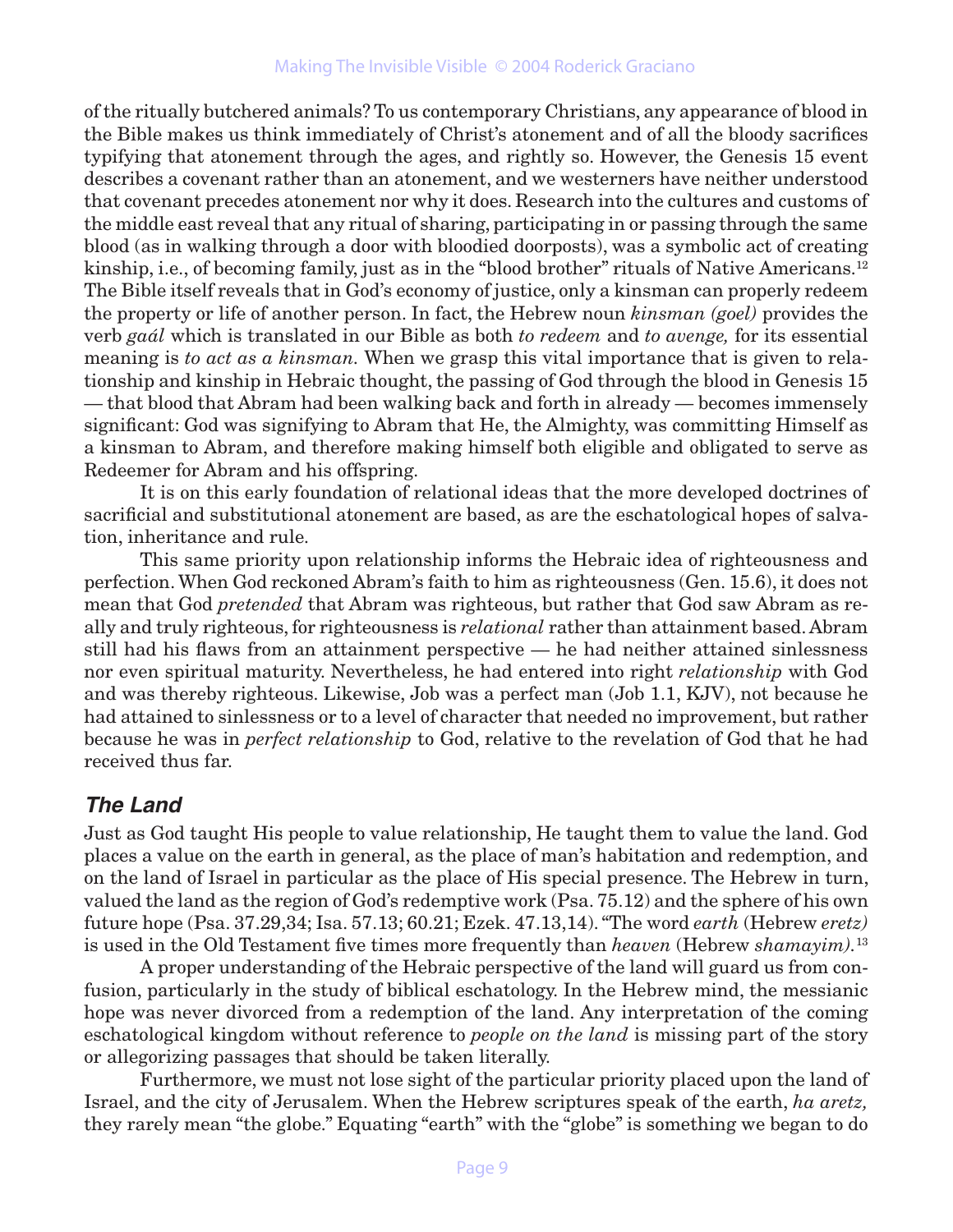after Columbus and more so since the advent of photography from outer space. The Israelites of antiquity knew that their planet was big and round, but when they talked about the earth, they were concerned with that part of it that bounded the land of promise (see Isa. 11.11,12). We err, then, when we interpret biblical references to "the earth" (or even to "all the world," as in Luke 2.1) as speaking of the entire globe. Wherever possible in Scripture, we must interpret *the earth* as referring first to the territory of Israel so beloved by the Hebrews, and only expand that definition when compelled to do so by the context.

# **Writing Down Hebrew Thoughts In The Greek NT**

In this article, I have said that understanding Hebraic thought is important for interpreting the New Testament. This suggestion, made by many others before me, has at times been resisted by New Testament scholars who have preferred to see an exclusively Hellenistic undergirding to the language of the apostolic writers. However, the position that there are inconsequentially few Hebraisms in the New Testament has become increasingly untenable. Granted, the New Testament is written in Greek, the *lingua franca* of the first-century Mediterranean world. Nevertheless, it was written by Hebrews, and their native distinctives of thought saturate their Greek words and phrases. Even the non-scholarly reader can recognize the Hebraic influence in the New Testament text by noting echoes of the Old Testament Scriptures. As Ramsay mentions in regard to certain passages in the book of Acts,

The language of these chapters suggests a Hebrew origin. Indeed, one familiar with Jewish Scriptures who reads these chapters even in English can tell something of this. "He was added to his fathers"; "it came to pass"; "by the hand of" or "mouth of"; "the feet of…are at the door"; "his face was going"; "on the face of the earth"; "by the mouth of the sword"; and other such phrases obviously in the manner of speech.<sup>14</sup>

(Notice that Ramsay listed many instances of the Hebraic *action-orientation* in his examples.) Ramsay goes on to say, "Some language students have gone a step further and have maintained that the early chapters of Acts show traces of having been written originally in Aramaic, the dialect spoken in Palestine in Jesus' day."15 Personally, I'm still comfortable with the idea that the New Testament was originally written down in Greek, but I am becoming convinced that much of its content was originally *spoken or dictated* in Hebrew,<sup>16</sup> and then later or concurrently translated into Greek text for publication. This is why I believe we must take Hebraic thought patterns into account as we interpret the New Testament. Let's see what difference it makes by examining some specific passages.

# **The Action Orientation**

# **Belief: John 3.16**

The Gospel tells us that "whoever believes in [Jesus Christ] shall not perish but have eternal life." Clearly, it is vital that we understand what is meant by "believes" in this verse, for our eternal destiny depends upon it! Our culture's problem with this is that we think of *believing* as a static, cognitive exercise of intellectual assent. We are apt to hear John 3.16 in an evangelistic rally and think that salvation comes by mentally agreeing that Jesus existed, or that He is the Son of God.17 However, for the original speaker and audience of these words of eternal life, *to believe* meant to *actively* trust someone. The *believing* (i.e., the *faith)* in view was of the kind that a person walks out, and demonstrates by his or her actions. In other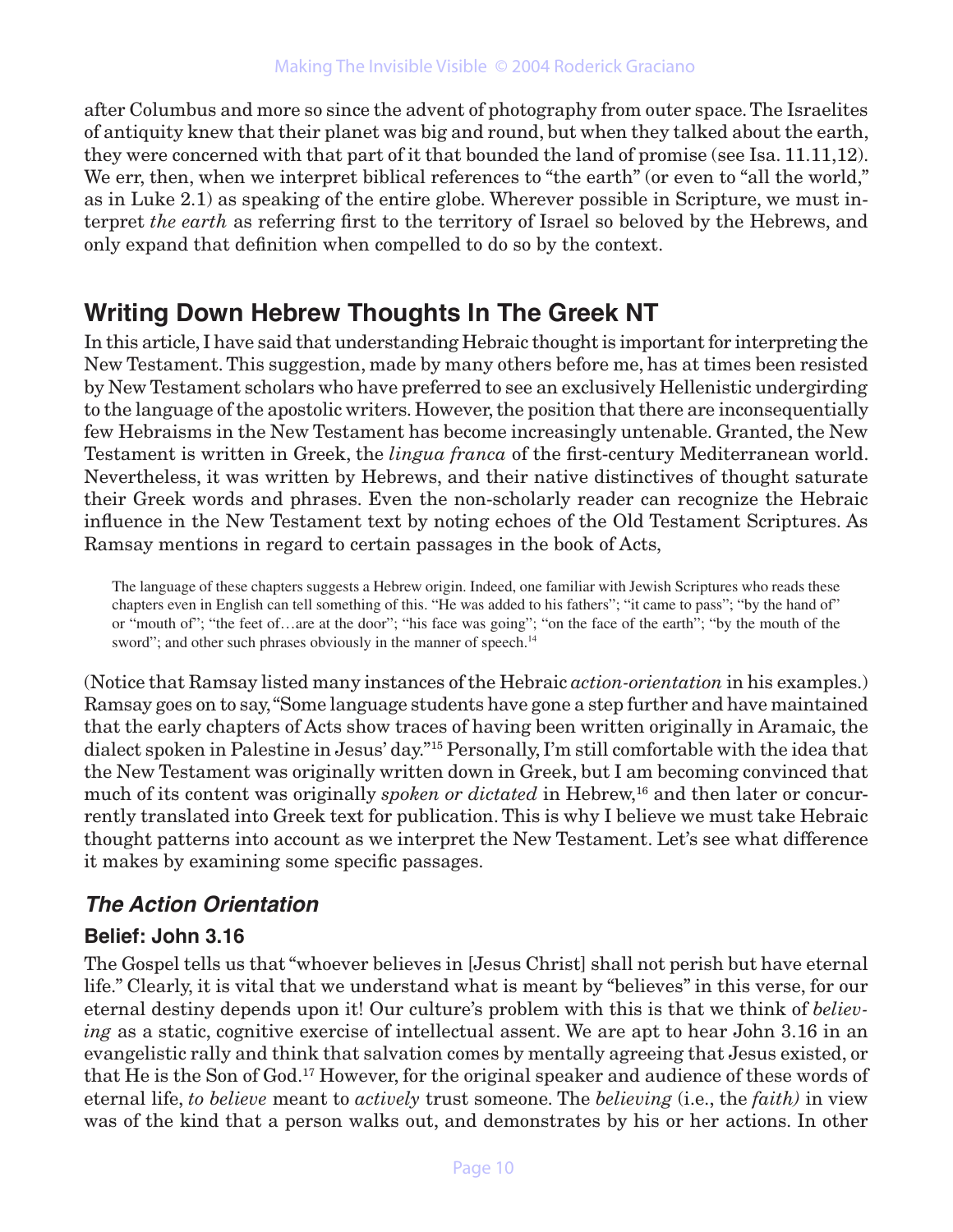words, to savingly believe in Christ is to trust Him, not only for eventual admittance into a heavenly afterlife, but also for the present issues and decisions of life, and to do so in such a way that this trusting of Christ is *visible* to one's contemporaries!

#### **Knowledge: John 17.3**

Speaking of eternal life, Jesus said, "Now this is eternal life: that they may know you, the only true God, and Jesus Christ, whom you have sent." As with John 3.16, it behooves us to understand the verb in this statement upon which eternal life depends. Jesus equates eternal life with *knowing* God and Jesus Christ. Our contemporary, western notion of knowing is such that we tend to do one of two things with this statement of Christ's: we relegate it to the afterlife ("Oh, when we go to heaven, we get to meet God and Jesus"), or we mentally translate the word *know* to *knowing about.* However, the Hebraic idea here is to *know experientially,* that is, *to have a relationship* with God and Jesus Christ. One can know a great deal *about* God and Jesus Christ, and yet not have eternal life. To possess eternal life, one must have a *relationship* with God and Christ.18

#### **Truth: John 14.6**

"The Semites of Bible times did not simply *think* truth — they *experienced* truth. … To the Jew, the deed was always more important than the creed. … 'Walking in the truth' (2 John 4) and 'living [lit. *doing]* the truth' (1 John 1.6) were a higher priority than rationally analyzing the truth."19 Therefore, the clearest demonstration and best standard of the truth, is *a living person:* John 14.6! For us as western Christians, then, claiming to *know* the truth or *believe* the truth is a hollow boast if we are not living out the truth relationally.

# **The Relationship Priority**

Some would define religion as a system of ethics, a code of conduct, an ideology, or a creed. To a Hebrew it is none of these; such definitions are misleading, deficient, or inaccurate. Rather, a Hebrew understood his daily life in terms of a journey or pilgrimage. His religion was tantamount to the way in which he chose to walk. Even before the Flood, people such as Enoch and Noah "walked with God" (Gen. 5.24; 6.9). If a person knows god, he is daily at God's disposal and walks in close fellowship with him, along the road of life. Ceremonialism and ritualism alone do not meet God's requirement for the good life (Isa. 1.11-14; Amos 5.21-23). But those who act justly and love mercy and *walk humbly* with God do please him (Mic. 6.8). Thus, we return to the fact that the essence of religion is relationship; it is walking with god in his path of wisdom and righteousness and in his way of service to others.<sup>20</sup>

#### **To Know (Mat. 7.23)**

Recognizing this relational priority, and realizing that *knowing* in the Bible generally means to experience or have an active relationship with the subject, clarifies Christ's rebuff of the hypocrites in the judgment. When He says to them, "I never *knew* you," he does not mean "I was unaware of your existence," or "I did not know your identity." Rather, He means, "I *never had a relationship* with you."

# **To Put A Name Upon (Eph. 3.15)**

This ubiquitous emphasis on relationship in Hebraic thought adds meaning to the many passages in both testaments that mention being called by God's name. To be called *by* God's name, as in the well known 2 Chronicles 7.14, is in the Hebrew phrasing actually to have God's name *called upon* — i.e., spoken or proclaimed *over* — His people. Compare the Hebrew of the same phrase in Deu. 28.10: "Then all the people on earth will see that *the name of*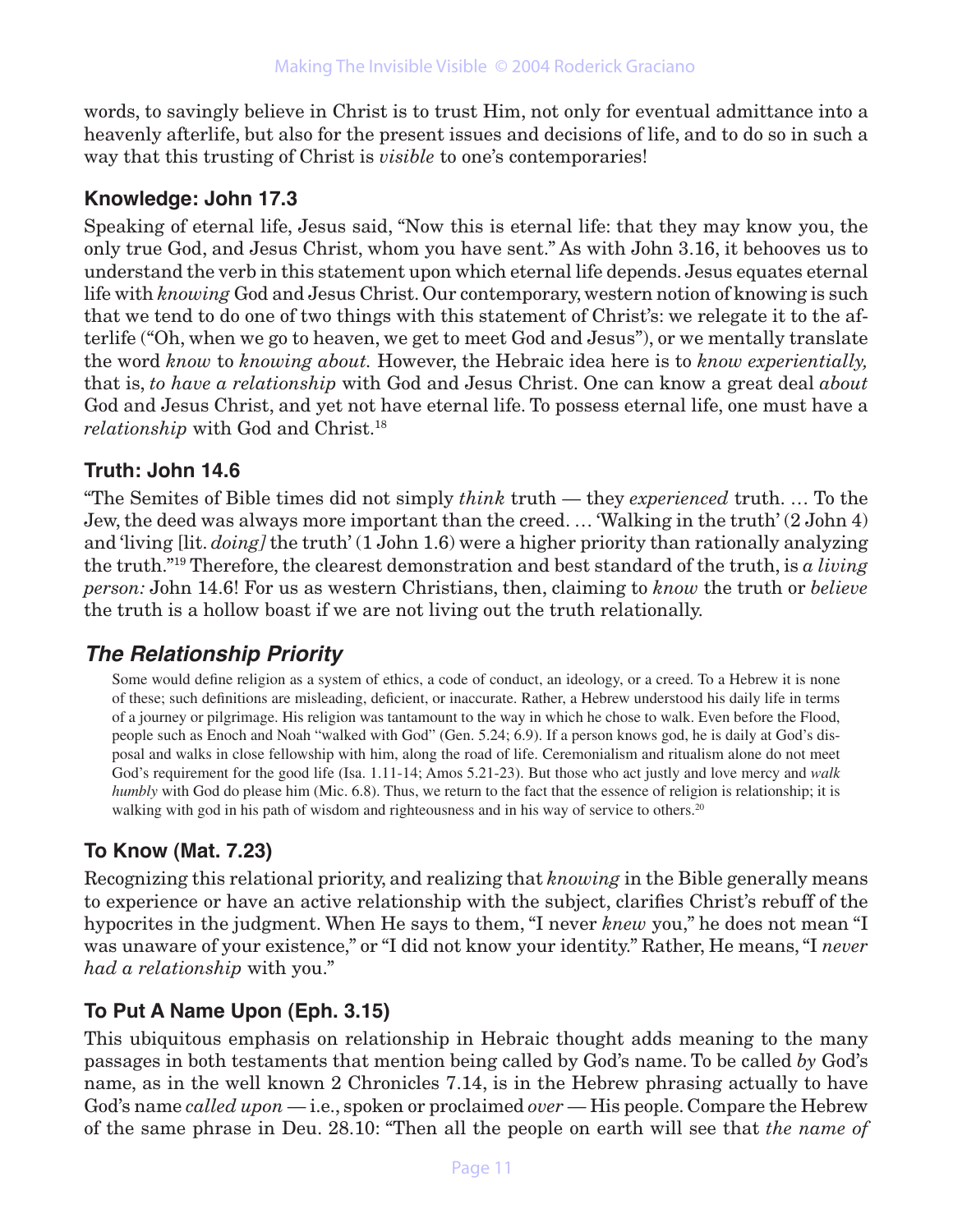*YHWH is called upon you.*"<sup>21</sup> The vibrant relational idea here is that God assents to have His name *attached* to His people just as a western bridegroom attaches his name to his bride, or adoptive parents attach their name to an orphan. That people can now speak the husband's surname "over" the bride, or "over" the adopted child means that the bride and the orphan now have *every right* that accrues to members of their new family. Likewise, to have God's name "called upon" or spoken over us, means in Hebraic expression that God has given us His family name and with it all the rights of His adopted children!

This Hebrew phrasing seems awkward to us. "If my people, who are called by my name…" is more comfortable to our ears than the Hebrew, "If my people upon whom my name is called…" However, this difference clears up Ephesians 3.15, a passage that has long confused exegetes. In a literal English translation, Paul speaks of the "Father, from whom every family in heaven and on earth is named" (ESV). We have puzzled much over this statement. Does Paul mean that God gave individual names to all the different people groups on the earth? Does it mean that the word *family*<sup>22</sup> derives its meaning from the fatherhood of God? What does either of these interpretations have to do with the context in Ephesians 3? The answer is *nothing,* for both interpretations miss the underlying Hebraic thought of Paul's statement.

When Salkinson-Ginsburg translated the Greek New Testament *back into Hebrew,* Ephesians 3.14,15 came out, "…the Father from whom His name is *called upon* all the families in the heavens and earth." In other words, the Hebrew New Testament translator recognized the Hebrew phrase that Paul had forced into Greek wording. It is the common Old Testament phrase used to speak of God attaching His name to people. Now we can appreciate the full beauty of Ephesians 3.14,15:

For this reason I kneel before the Father, Who has bequeathed His family name upon people from every lineage, including people on earth and those already in heaven … (my paraphrase)

Compare this with the sentiment expressed in Rev. 5.9: "And they sang a new song: 'You are worthy to take the scroll and to open its seals, because you were slain, and with your blood you purchased men for God from every tribe and language and people and nation.'" This is what Paul is rejoicing about in the Ephesians passage: God is no longer confining His revelation and blessing to Israel, but is adopting individuals from *every people group* into His family. No wonder he follows with:

And I pray that you ... may have power, together with all the saints, to grasp how wide and long and high and deep is the love of Christ, and to know this love that surpasses knowledge — that you may be filled to the measure of all the fullness of God.

In other words, "You Ephesians are full-fledged members of God's family; open your arms to receive the immense inheritance that comes with your new name!"

# **To Drink Blood (Matthew 26.27,28; John 6.53-68; 1 Corinthians 11.25-28)**

As mentioned above, ancient Semitic rituals that symbolized sharing the same blood, were an act of creating kinship, and kinship was essential for acts of redemption. These facts illuminate the teaching of Jesus about drinking His blood, whether metaphorically (John 6) or in symbolic ritual (Mat. 26; 1 Cor. 11). Among other things, Jesus was calling His disciples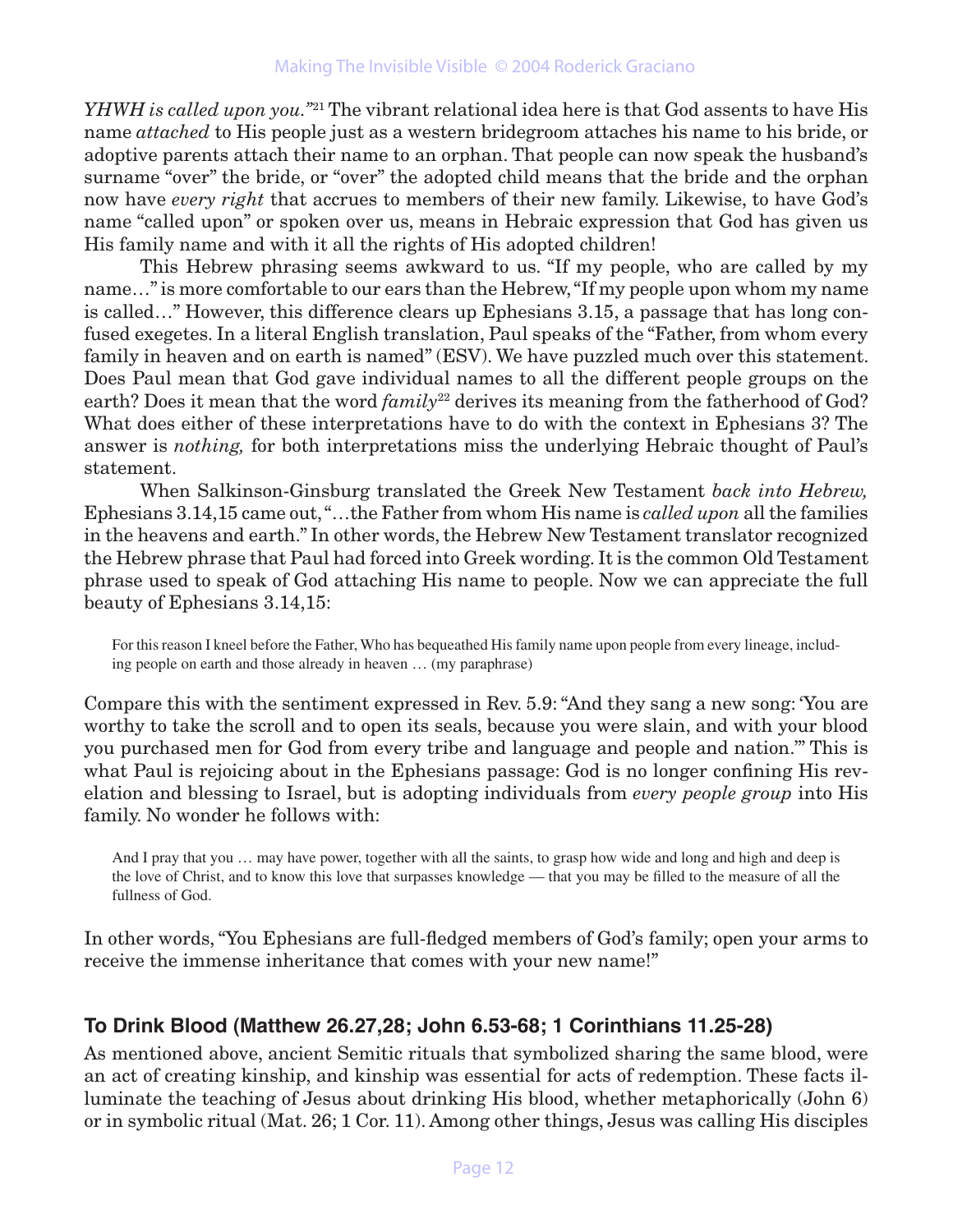#### Making The Invisible Visible © 2004 Roderick Graciano

to enter and maintain a kinship relationship with Him by faith, and was thereby offering all the redemptive privileges of His divine family. Some Jews were scandalized by Christ's insistence upon drinking *his* blood (John 6.53-55), but they did not stumble over the idea of drinking blood *per se,* for they would have understood this as a metaphor for becoming kin. The scandal was that Jesus claimed they could not have life without becoming *his* kin! This was a "hard saying," and they walked away murmuring, "who can hear (i.e., give credence to) such a thing?" They must have thought, "Who does this Jesus think he is?"



# **To Sit At The Right Hand (Mat. 26.64,65; Mark 14.62-64; Luke 22.69-71)**

The Jewish religious establishment was even more deeply offended when Jesus claimed that He would sit at the "right hand of Power," i.e., of God. Once again, it was a *relational claim* that caused the offense. William Ramsay explains:

 "'The right hand of God' is not a matter of location but of honor. The Jews did not think of God as confined to a physical body with hands and feet but recognized that He fills all creation. Rather, the phrase is a sign of supreme divine honor bestowed upon Jesus. Jewish rabbis were accustomed to say that God had created the earth with His left hand, but with His right hand He had crated the heavens. He who sits at the right hand of God on the throne is no longer Servant. He is Co-ruler."23

# **To Inherit Eternal Life By Keeping The Commandments (Mark 10.17-22)**

Mark 10.17 As Jesus started on his way, a man ran up to him and fell on his knees before him. "Good teacher," he asked, "what must I do to inherit eternal life?"

18 "Why do you call me good?" Jesus answered. "No one is good — except God alone. 19 You know the commandments: 'Do not murder, do not commit adultery, do not steal, do not give false testimony, do not defraud, honor your father and mother.'"

20 "Teacher," he declared, "all these I have kept since I was a boy."

21 Jesus looked at him and loved him. "One thing you lack," he said. "Go, sell everything you have and give to the poor, and you will have treasure in heaven. Then come, follow me."

22 At this the man's face fell. He went away sad, because he had great wealth.

The story of the Rich Young Ruler has often troubled us, for in it, Jesus seems to promote a "works righteousness," or an acquisition of eternal life by keeping the commandments. We know that this cannot be, since the Gospel tells us clearly that eternal life is a gift acquired by believing in Christ (John 3.16). However, we have failed to understand the relational character of this story of the young ruler. As we have already stated in connection with John 3.16 above, saving faith is a *trust* in Christ that is lived out relationally. This is exactly what Christ called the Rich Young Ruler to embrace. The Lord first pointed the young man to the commandments, which as we know can be summed up by "live in *right relationship* with God and with your neighbor." The young man claimed to have mastered this principle. So Jesus said to him, in effect, "Okay, if you understand the call to right relationship with God and man, then get rid of whatever would hinder you and come embark upon a personal relationship with me." How do we inherit eternal life? The Scriptures are consistent: by entering a personal relationship with Jesus Christ.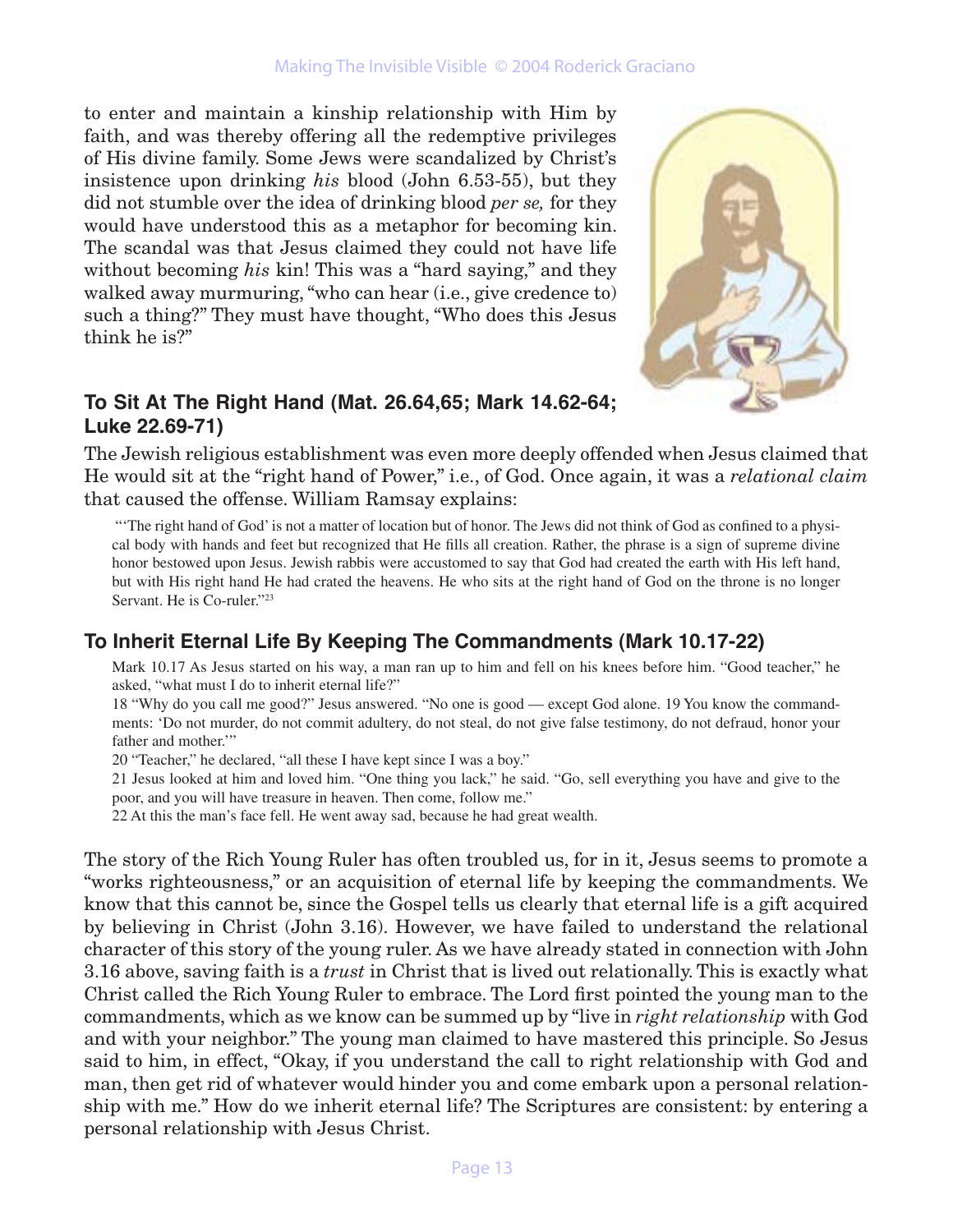# **The Character Emphasis**

#### **To Follow Christ (Luke 9.23; John 12.26; 13.15)**

To enter a personal relationship with Jesus Christ, as opposed to simply adopting a creedal assent to His claims, involves *following* Him. In our minds, following is something spatial and geographical, and it's easy to read the statements of Jesus that way. Consider the one in John 12.26, for example: "Whoever serves me must follow me; and where I am, my servant also will be." It sounds spatial and geographical, but the call to follow Jesus is *relational,* and the "place" where the servant of Jesus will "be" is not a geographical location but instead a character domain. It is the lifestyle landscape marked out by the priorities of Jesus. Yes, to live in that domain, may involve geographical travel, but it primarily involves *character change.* The "following" that we must do is the following of Christ's example for living: "I have set you an example that you should do as I have done for you" (John 13.15).

#### **To Have A Good Eye (Mat. 6.22)**

Following Christ's example helps transforms our character into His. Just as the Old Testament emphasizes character over outward appearance, the New Testament emphasizes character transformation over temporal comfort. We "rejoice in our sufferings, because we know that suffering produces perseverance, [and] perseverance [produces] character" (Rom. 5.3-4). "For those God foreknew he also predestined to be conformed to the likeness of his Son" (Rom. 8.29). That likeness involves all the fruit of the Spirit: "love, joy, peace, patience, kindness, goodness, faithfulness, gentleness and self-control" (Gal. 5.22,23), as well as other character qualities, including generosity.



The call to generosity provides us with a Hebraism in Christ's teaching that has puzzled translators. The Greek text of Matthew 6.22 reads:

The lamp of the body is the eye, if then your eye may be **single**, your whole body shall be full of light.

The King James version renders the key adjective correctly though strictly, as *single.* Later translators milked more meaning from the this Greek word *single (aplous),* recognizing that it means *without folds, simple, sincere.* Realizing that this *unfolded simplicity* must point in some way to the integrity of the eye, various versions have described the eye in this verse as "good" (NKJV), "clear" (NASB) and "healthy" (NRS). However, translators also puzzled over the oddity that Jesus only referred to *one* eye, not to "your eyes," plural. The NIV thought it was absurd and translated, "if your eyes are good…" But remember how the Hebrews used external traits and bearing (like the slant at which the Shulammite held her nose) as metaphors for inner qualities? That's what Jesus did in this passage *about money.* The expression of the eyes communicates much about the attitude of a man in the midst of financial dealings. Our missing hermeneutical insight has been that "a good eye" is a Hebraism for "generosity"!24 So, *single (aplous)* does mean *sound, healthy and good,* but the message is: If you are *generous* your whole body (life?) will be full of light.

#### **To Attain To The Resurrection… (Phil. 3.10)**

The Hebraic emphasis on character may also explain the puzzling Pauline wish to "attain to the resurrection":

Phil. 3.10 I want to know Christ and the power of his resurrection and the fellowship of sharing in his sufferings, becoming like him in his death, 11 and so, somehow, *to attain to the resurrection from the dead.*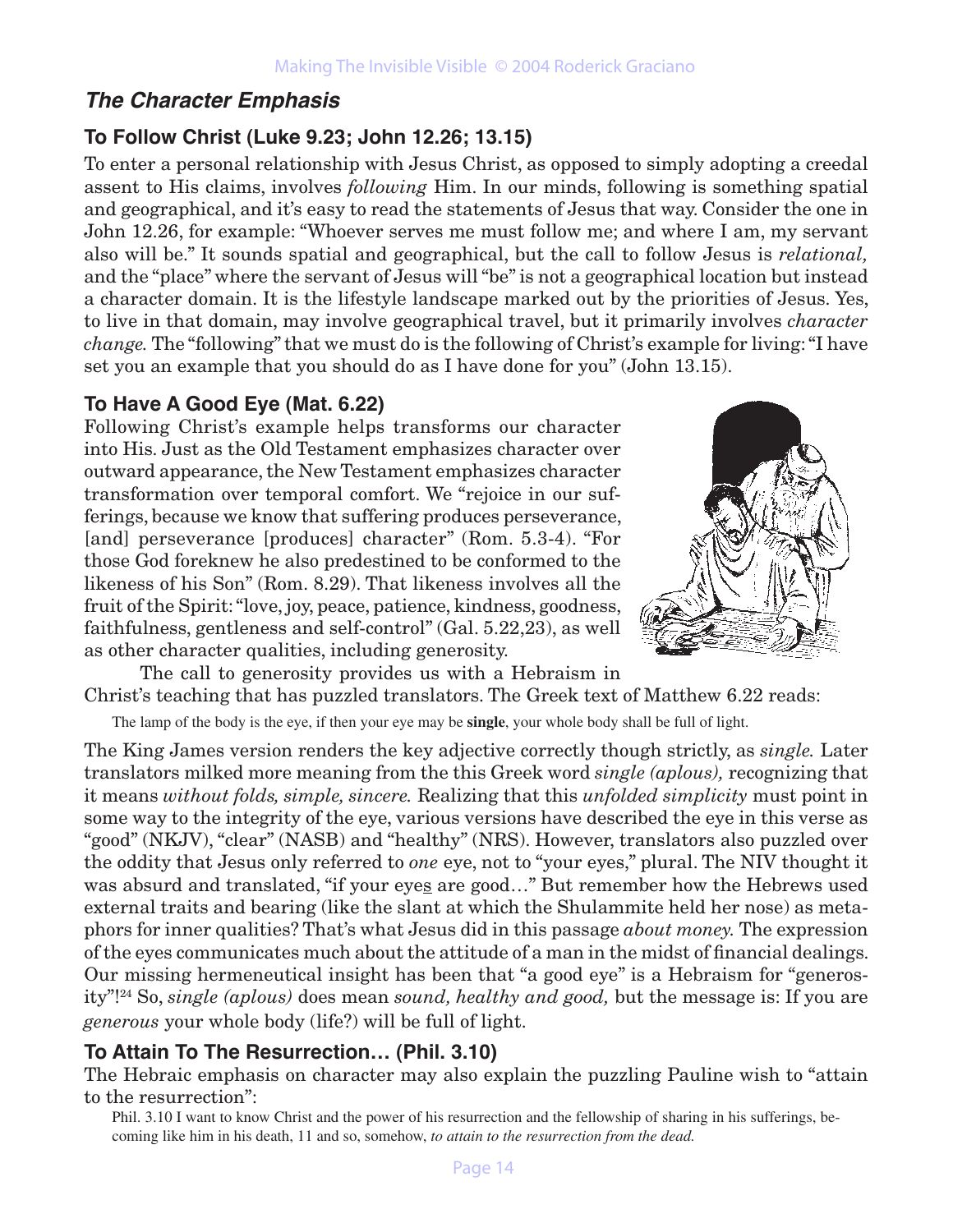#### Making The Invisible Visible © 2004 Roderick Graciano

Clearly, Paul was not uncertain about whether or not he would be resurrected, for he preached that there would be "a resurrection of both the righteous and the wicked" (Acts 24.15). Nor did he endeavor to earn or merit participation in the resurrection of the righteous, for he intended to "be found in [Christ], not having a righteousness of my own that comes from the law, but that which is through faith in Christ — the righteousness that comes from God and is by faith" (Philippians 3.9). No, what Paul sought was the continuing transformation of his character as he deepened his relationship with Christ.

Some have wondered if the resurrection Paul referred to in this verse was something unique since he used a Greek word for it (*exanastasis* "out-resurrection") that occurs nowhere else in the New Testament. The normal New Testament word for resurrection is simply *anastasis.* However, this should not distract us, for the *Theological Dictionary of the New Testament,* gleaning from other Greek literature, considers *anastasis* and *exanastasis* equivalent.

The key for understanding Philippians 3.11 is the phrase *attain to* (Gk. *katantao eis).*  Paul only uses *attain (katantao)* four times in the canon, and he never uses it or any other word to speak of "meriting" or "attaining by effort" such a thing as eternal life or the resurrection. The closest parallel in Paul's writings to the Philippians 3.11 phrasing is in Eph. 4.13:

… until we all *attain to* the unity of the faith, and of the knowledge of the Son of God, to a mature man, to the measure of the stature which belongs to the fulness of Christ. (NASB)

Some versions properly render *attain to* in this Ephesians passage as "reach" (NIV) or "come to" (NKJV). We see from this parallel, that Paul in Philippians 3.11 is not speaking of *attaining* in the sense of getting some reward, but rather in the sense of *arriving at a certain level of maturity.* This is clearly the thrust of *katantao eis* in Eph. 4.13, and it fits the context of Philippians 3. "Not that I have already obtained all this, or have already been **made perfect**," Paul continues in Philippians 3.12, "but I press on…forgetting what is behind and straining toward what is ahead, I press on toward the goal…. All of us who are **mature** should take such a view of things. …Only let us live up to what we have already attained." In verse 17, Paul concludes "Join with others in **following my example**, brothers, and take note of those who **live according to the pattern** we gave you."

In keeping with Paul's Hebraic background, this passage in Philippians oozes with emphasis on character. Paul wants his own character to continue being transformed, and he wants the Philippians to imitate him in his quest. The goal is not to win *participation* in the coming resurrection; Christ has already purchased that for us. Rather, the goal is to arrive at a *level of character* that is of resurrection quality, i.e., *of the same quality* as that which will be appropriate to and enjoyed by the resurrected righteous! To that end, Paul wanted to press into his relationship with Christ, and experience Christ's power, even if it meant experiencing the same kind of sufferings that Christ endured, and even if it meant crucifying all temporal priorities. Paul was willing to sacrifice the comforts of the body, and if necessary even physical life itself for the goal of Christ-like, *resurrection-quality character.*

I et us then embrace not only the study of Hebraic thought patterns, but also the priorities that emerge from the study. Let us renounce a preponderantly theoretical Christianity and commit afresh to a relational pursuit of Christ, and that quality of love for the lost that returns Christ-like character to a place of high esteem in our culture. By their vibrant thought and language, the Hebrews made the invisible things of heaven visible to us. By the grace of God, let us continue to make those invisible things visible to our culture by our lives.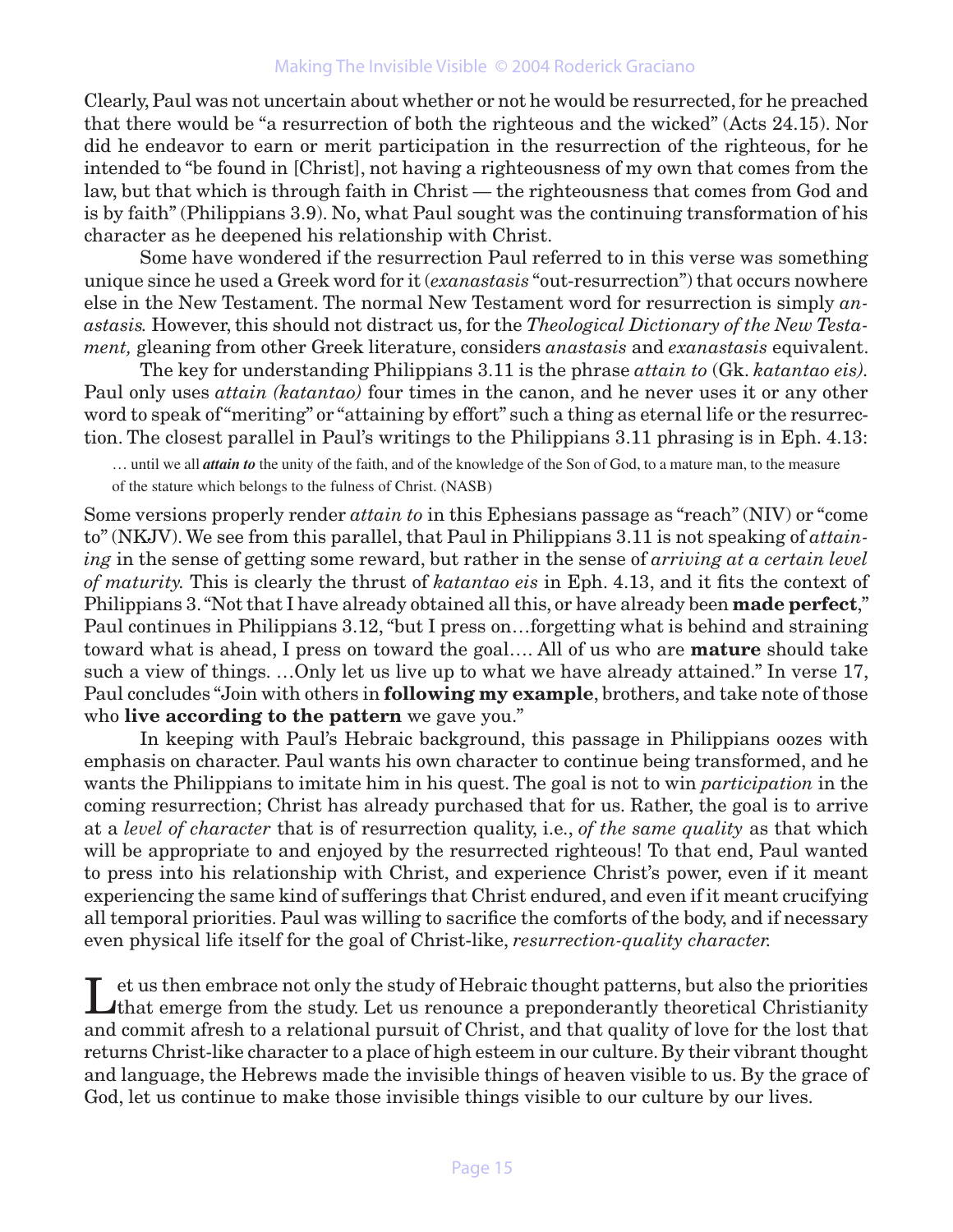# **Bibliography**

- Bivin, David and Blizzard, Roy B. *Understanding The Difficult Words of Jesus* (Makor Foundation, Arcadia, 1983).
- Boman, Thorleif *Hebrew Thought Compared With Greek* (W. W. Norton & Co., New York, 1960).
- Bradford, Roark *Ol' Man Adam An' His Chillun* (Harper & Brothers, New York, 1928).
- Eldredge, John *Waking the Dead: The Glory of a Heart Fully Alive* (Thomas Nelson, Nashville, 2003).
- Fleming, James and Wagner, Clarence H. "The Olive Tree," *Dispatch From Jerusalem,* Jan-Feb 2004 (Bridges for Peace, Tulsa).
- Lindsey, Hal *The Late Great Planet Earth* (Zondervan, Grand Rapids, 1970).
- Ramsay, William M. *The Christ of the Earliest Christians* (John Knox Press, Richmond, 1959).
- Salkinson-Ginsburg *Hebrew New Testament* (The Society For Distributing Hebrew Scriptures, Edgware, 1886/1999). Accessed using *BibleWorks 6,* (BibleWorks, LLC, Norfolk, 2003).
- Trumbull, H. Clay *The Blood Covenant* (Impact Books, Kirkwood, 1975).
- Wilson, Marvin R. *Our Father Abraham: Jewish Roots of the Christian Faith* (Wm. B. Eerdmans, Grand Rapids, 1989).